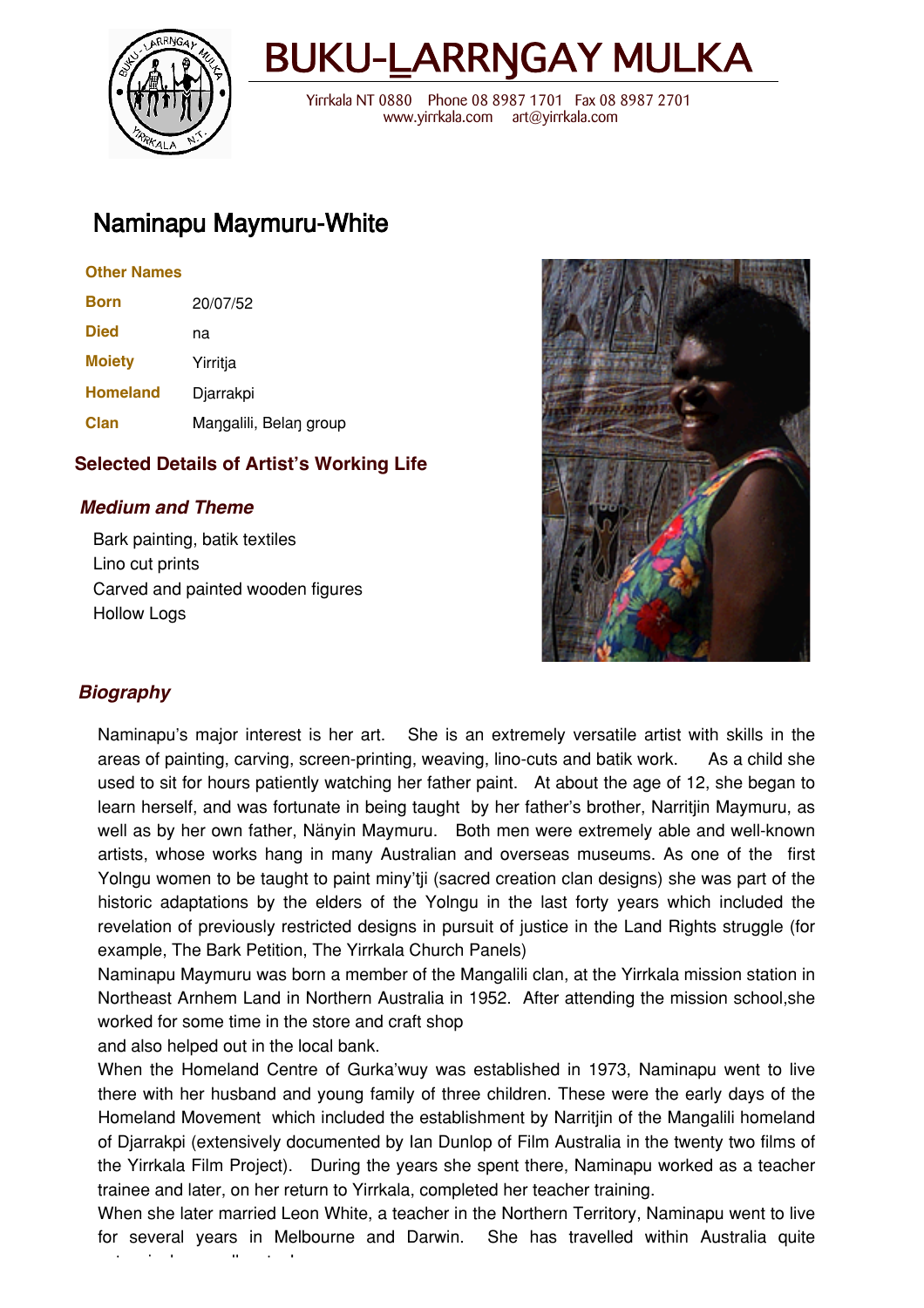extensively as well as to Japan.

In 1985, Naminapu returned with her husband and family to live in Yirrkala, now no longer a mission station but a locally governed Aboriginal community. Following her return, she taught art to the children at the local school and then began working at the Craft Shop attached to the Buku-Larrnggay Arts Centre. In 1990, she was appointed Curator of the recently established Art Museum attached to this Centre, a position which she held until 1996.

Naminapu's works were exhibited very successfully with those of Bandak Marika, another Yirrkala woman artist, at a 'dual' exhibition held in Warnambool and Sydney, in 1990. Her works are also frequently included in combined exhibitions in Australia and overseas and she is now herself represented in most major institutional collections in the country.

In August 1996 at the 13th Telstra National Aboriginal and Islander Art Awards her limited edition linoprint triptych "Nyapilingu" was chosen as the 'Best Work on Paper'.

In 1998 she was selected as the National Indigenous Heritage Art Award Joint Runner-up Normandy Art Award (for her bark "Mangalili")

One of her memorial poles with the Milniyawuy or milky way design won the Wandjuk Marika Memorial 3D award at the 2005 Telstra National Aboriginal and Torres Strait Islander Art Awards.

#### **Exhibitions**

1984, The First National Aboriginal Art Award Exhibition, Museum and Art Gallery of the NT, Darwin. 1989,Paintings and Sculptures from Yirrkala, NORTH EAST ARNHEM LAND, Lyttleton Gallery, Melbourne

1990, The Seventh National Aboriginal art awards Exhibition, Museum and Art Gallery of the NT, Darwin.

1992/3, New Tracks Old Land: An Exhibition of Contemporary Prints from Aboriginal Australia, touring USA and Australia

1993, Namiyal Bopirri, Naminapu White, australian Girls Own Gallery, Canberra, ACT

1994, The Eleventh National Aboriginal and Torres Strait Islander Art Awards, Museum and Art Galleries of the NT, Darwin.

1995, Miny'tji Buku-Larrngay, Paintings from the East, National gallery of Victoria, Melbourne.

1995, The Twelth National Abobriginal and Torres Strait Islander Art Awards,

Museum and Art Gallery of the NT, Darwin.

1996, The Thirteenth National Aboriginal and Torres Strait Islander Art Awards, Museum and Art Galleries of the NT, Darwin. (Winner - best work on paper).

1997, Native Title, Museum of Contemporary Art, Sydney.

1998, The Fourth National Indigenous Heritage Art Award, Old Parliament House, Canberra, ACT.

(Joint runner-up Normany Heritage Art Prize)

1998, Buku-Larrngay Mulka Printmakers Exhibition, NT University Art Gallery, Darwin.

1999, 'Saltwater Country - Bark Paintings from Yirrkala' a National Tour - Drill Hall Gallery, Australian National Unerversity, Canberra, ACT; John Curtin Gallery, Curtin University, Perth, WA; National

Maritime Museum, Darling Harbour, Sydney, NSW; Museum of Modern Art at Heide, Melbourne, Vic;

Araluen Arts Centre, Alice Springs NT; Queensland University of Technology, Brisbane, Qld.

2000, 17th National Aboriginal and Torres Strait Islander Art awards, Museum and Art Galleries of the NT, Darwin, NT.

Nov. 2001 New from Old Annandale Galleries, Sydney, NSW.

2003 Brighton International Art Festival UK

2003 Larrakitj Rebecca Hossack Gallery

2004 Milniyawuy/Milky Way (first solo show) Framed Darwin

2005 New Work Alison Kelly Gallery Melbourne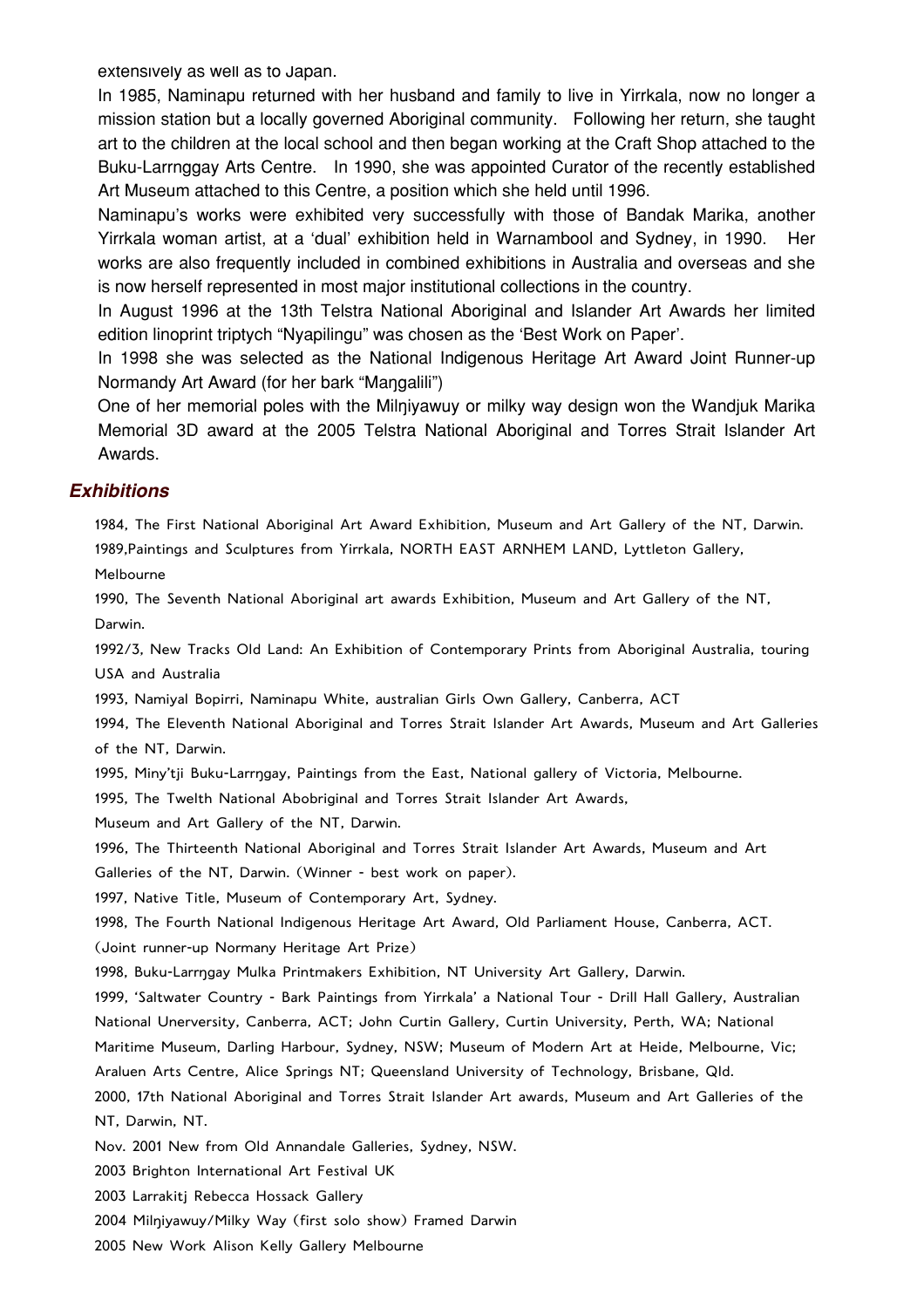July-August 2005 Y kumirri Raft Artspace (exhibition purchased by the Holmes a Court collection) 2005 22nd Telstra National Aboriginal and Torres Strait Islander Art Award, MAGNT Darwin 2005 14 October-27 November 'Y kumirri', Holmes a Court Gallery , Perth 13 May until 13 August, 2006 National Gallery of Australia 'Right here, right now: recent Aboriginal and Torres Strait Islander acquisitions' June 2006 'Walking together to aid Aboriginal Health' Shalom College UNSW 2006 'Bulayi- Small Gems' Suzanne O'Connell Gallery Brisbane 2006 Nami- Bandigan Gallery Sydney 2007 Milniyawuy - Chapman Gallery, Canberra, ACT. 2007 Garma Gapan Gallery- Japanese woodblock 2007 Galuku Gallery- Japanese woodblock ( Darwin Festival) Print Exhibition, Botanical gardens. 2008 Garma Gapan Gallery -Berndt Etchings 2008 Galuku Gallery- Berndt Etchings (Darwin Festival) Print Exhibition, Botanical gardens. 2008 Etched in the Sun Prints made by Indigenous artists in collaboration with Basil Hall & Printers 1997-2007 A.NU,ACT 2008 'Outside inside - bark and hollow logs from Yirrkala', Bett gallery, Hobart Tas 2008. 'SAME ONLY DIFFERENT' Mogo raw Art and Blues, Mogo, NSW 2009 After Berndt - Indigenart - Mossenson Gallery, Perth, WA 2009 'Starry starry night' Framed Gallery group survey show 2010 17th Biennale of Sydney, 'Larrakitj' - the Kerry Stokes Collection, Museum of Contemporary Art, Sydney, NSW. 2011 Miyalk-Women Feminine art from Yirrkala Framed Gallery Darwin

#### **Collections**

Berndt Museum of Anthropology, University of WA. Museum and Art Gallery of the NT, Darwin. National Gallery of Australia, Canberra. National Gallery of Victoria, Melbourne. National Museum of Australia, Canberra. Australian National Maritime Museum National Australia Bank Art Gallery of South Australia Musee de Lyon France Holmes a Court collection, Perth, Australia. Colin and Liz Laverty, Sydney. Kerry Stokes Collection - Larrakitj

#### **Bibliography**

'Gong-Wapitja' by Gill Hutcherson AIATSIS 1998 'Djalkiri-Wana' by Gill Hutcherson Berndt Museum 1995 'Buku-Larr\gay Mulka Centre Print Catalogue' 1998 NTU 'Spirit in Land' by Judith Ryan National Gallery of Victoria 1990 'Saltwater, Yirrkala Bark Paintings of Sea Country', Buku-Larr\gay Mulka pp103 ISBN 0 646 37702 7 "Lonely Boy Richard" Film Australia video 2003 Catalogue, 17th Biennale of Sydney, The Beauty of Distance, Songs of Survival, in a Precarious Age. ISBN 978 0 64652794 9